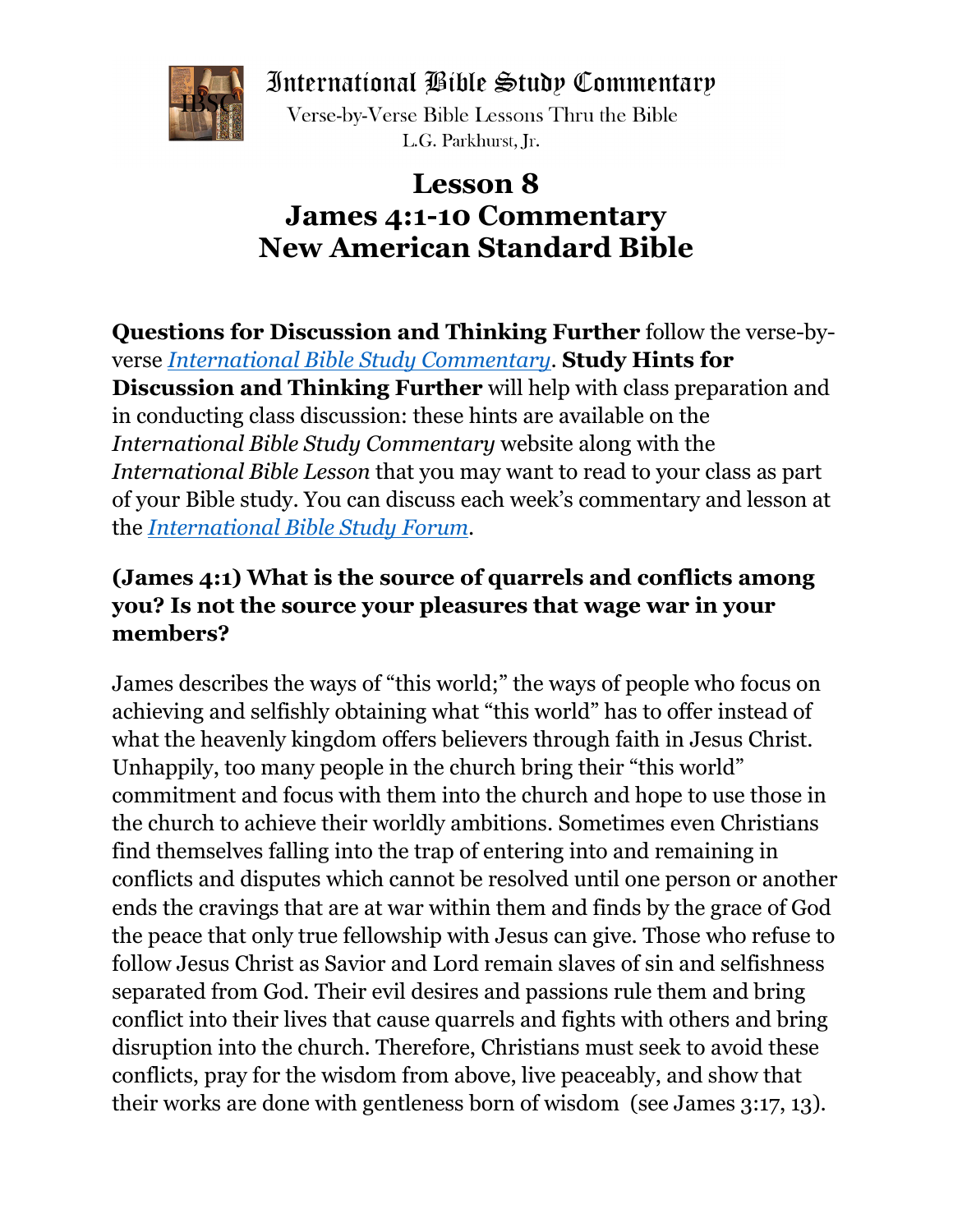#### **(James 4:2) You lust and do not have; so you commit murder. You are envious and cannot obtain; so you fight and quarrel. You do not have because you do not ask.**

James recognized that new Christians must learn how to live and do good works that are Christ-like, rather than bring into the church their former evil desires and practices. Yes, there are hypocrites in the church, but most of these so-called "hypocrites" are those who are trying to become more like Jesus Christ as the Holy Spirit enables them according to the Scriptures. In most cases, those in the church who are still in love with the practices and possessions of "this world" desire what no one should practice or possess; therefore, they may murder someone or cheat or tell lies or try to assassinate someone's character to get what they want. Some come into the church to use the church to get what they do not have. Some covet what another possesses, because there is no person or no other "thing" like the one they want. They will try anything to get what they want. What they want may be "legal," but immoral, which can bring about disputes and conflicts among those in the church. The worldly-minded in the church do not ask another or ask God to give them what they want—perhaps knowing that neither the church nor God would approve of what they desire or give it to them. Those who do not ask have reasons for not asking; deep inside they know that God will not grant immoral and selfish requests.

### **(James 4:3) You ask and do not receive, because you ask with wrong motives, so that you may spend it on your pleasures.**

In Luke 11:9-13, Jesus taught about prayer, saying "So I say to you, Ask, and it will be given you; search, and you will find; knock, and the door will be opened for you. For everyone who asks receives, and everyone who searches finds, and for everyone who knocks, the door will be opened. Is there anyone among you who, if your child asks for a fish, will give a snake instead of a fish? Or if the child asks for an egg, will give a scorpion? If you then, who are evil, know how to give good gifts to your children, how much more will the heavenly Father give the Holy Spirit to those who ask him!" If you seek God, a stronger faith in Jesus Christ, or the wisdom from above, God will answer your prayers for these good gifts and give them to you.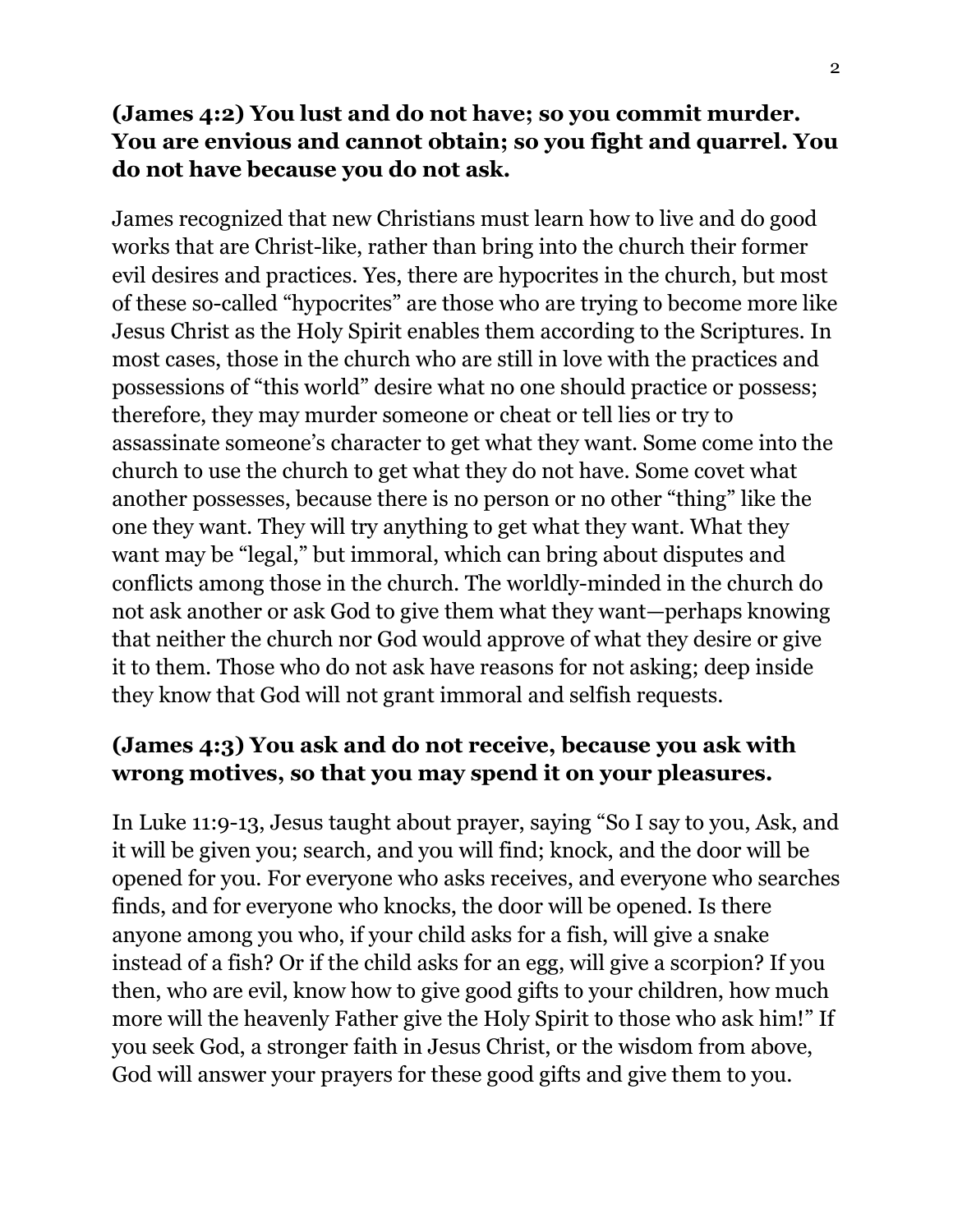God gives good gifts and only good gifts. If your passions, emotions, and selfish desires rule you instead of love for God and others, and you ask God for something that is bad, God knows that giving you what is bad would harm you and others; so, you will not receive what you want from God. For example, if you ask for a snake when you should be asking for your daily bread, a merciful God will not harm you by giving you a snake or something immoral. However, in answer to your prayer, God may discipline you with love and mercy to teach you the lessons God knows you must learn.

## **(James 4:4) You adulteresses, do you not know that friendship with the world is hostility toward God? Therefore whoever wishes to be a friend of the world makes himself an enemy of God.**

James described the effect when one or more people in the church are not obeying the commandments of Jesus: they do not love God and others in word and deed as Jesus taught and exemplified. In John 14:15, Jesus said, "If you love me, you will keep my commandments." They are not growing in grace; therefore, neither they nor those around them can enjoy peace with them. They become more adulterous spiritually—they may commit adultery physically—even in the church. Instead of loving God and others as God has commanded, they love the things of this world and themselves supremely. When they make friendship with "this world," to enjoy their immoral cravings, they become enemies of God. For example, Jesus said we cannot love both God and money. If we love ourselves, money, or anything else more than we love God, we will eventually hate God. In Matthew 6:24, Jesus preached, "No one can serve two masters; for a slave will either hate the one and love the other, or be devoted to the one and despise the other. You cannot serve God and wealth." James also put the matter starkly to those inside and outside the church: if you want to be a friend of this world, then you have enmity (hatred, animosity, hostility, and antagonism) toward God. By your choices, you have declared yourself an enemy of God! As an enemy of God, "You ask and do not receive, because you ask wrongly, in order to spend what you get on your pleasures" (James 4:3).

## **(James 4:5) Or do you think that the Scripture speaks to no purpose: "He jealously desires the Spirit which He has made to**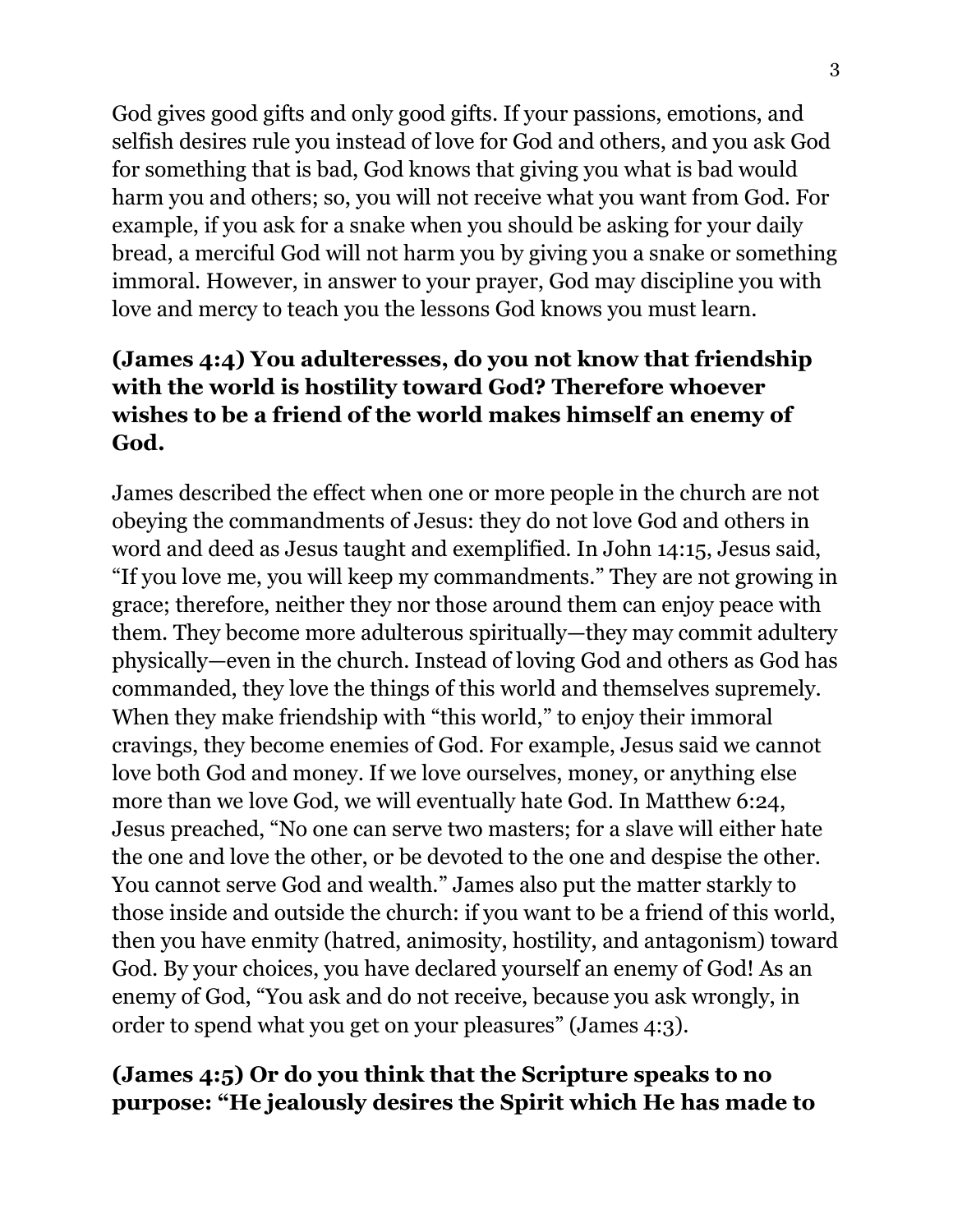#### **dwell in us"?**

God made our human spirits to indwell our physical bodies: "the spirit that he has made." As believers in Jesus Christ, God sends His Holy Spirit into us to have communion, fellowship, and friendship with us through our spirits. When we prefer friendship and fellowship with the world, so our passions can be satiated by the things and people of this world, we offend God, Jesus Christ, and the Holy Spirit. We are refusing to let the Word of God dwell in us richly and the Spirit of God to help us change and transform our lives into the image of Christ. Though James' words do not quote exactly a verse from the Old Testament, they do express the spirit and overall teaching of the Old Testament. God made our spirits to dwell in us and God yearns for our spirits "the spirit that he has made" to have a right relationship with His Holy Spirit, which is possible by grace through faith in Jesus Christ that leads us into a loving relationship between God and every follower of Jesus. In the best sense, God is "jealous" when a believer in Jesus tries to be friends with the world and becomes an enemy of God.

#### **(James 4:6) But He gives a greater grace. Therefore it says, "GOD IS OPPOSED TO THE PROUD, BUT GIVES GRACE TO THE HUMBLE."**

If we find ourselves following our desires, passions, and emotions (our flesh) as James described, the promise from Scripture is "God gives more grace," but the condition to receive more grace involves expressing true humility before God and praying for God to give us more grace—His loving power—to overcome all our temptations. We must bow before the Lord God morally and spiritually, confess our sins to God, repent (turn from) all our sins, turn to Jesus, and ask Jesus for His power to live as His friend and in friendship with all heaven; then, Jesus will give us more grace to overcome our temptations from the world, the flesh, and the devil. If we become proud, thinking we are so special that our sins will not offend or separate us from God, God will oppose or resist us and not give us what we ask if we pray. If a follower of Jesus becomes proud, God's grace—His loving power and undeserved favor—may bring about the discipline someone needs to return to following Jesus and His commandments.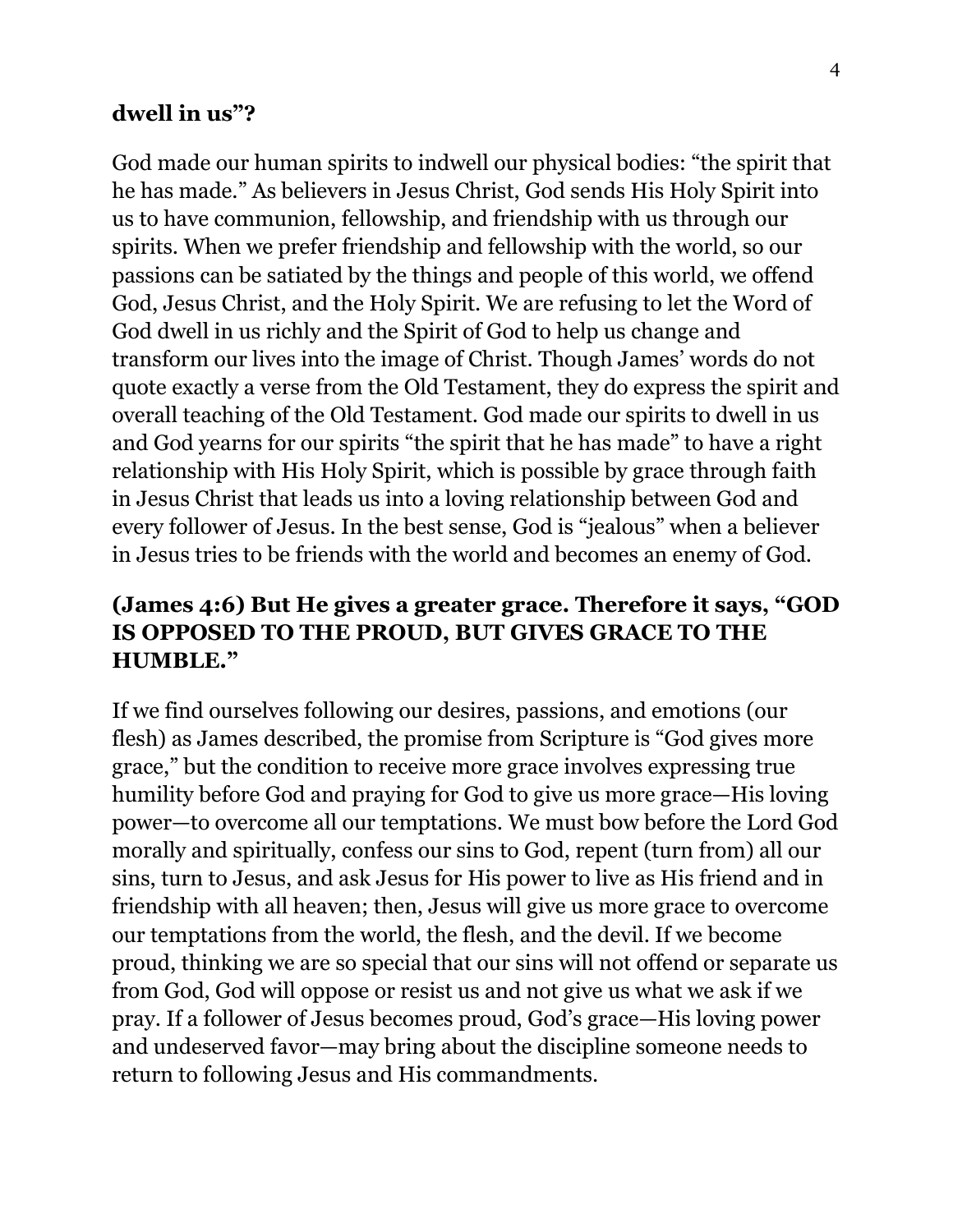## **(James 4:7) Submit therefore to God. Resist the devil and he will flee from you.**

Even in the church, some people can be so in love with "this world" and themselves that they become enemies of God and fight with God and His people. The solution to their sinful way of living is for them to submit to God, bow down before God, and give their heart to God in total allegiance to serve God in Christ supremely. Without first submitting yourself to God, without first choosing and praying to know the will of God, so you can do the will of God with the help of God, you cannot resist and overcome the devil. If you are a follower of Jesus Christ, when you pray the Holy Spirit helps you pray and resist the devil and all its temptations.

In Romans 8:26-27, Paul wrote, "Likewise the Spirit helps us in our weakness; for we do not know how to pray as we ought, but that very Spirit intercedes with sighs too deep for words. And God, who searches the heart, knows what is the mind of the Spirit, because the Spirit intercedes for the saints according to the will of God." As we pray and resist the devil with the help and intercession of the Holy Spirit, our war will turn *from* warring against God *to* warring against the devil and our own sinful passions. To resist the devil involves putting on the full armor of God; then, the devil will flee from us; thereby, we will have peace with God and peace within ourselves and peace with others insofar as that peace rests with us.

Practice what Paul wrote in Ephesians 6:10-18, "Finally, be strong in the Lord and in the strength of his power. Put on the whole armor of God, so that you may be able to stand against the wiles of the devil. For our struggle is not against enemies of blood and flesh, but against the rulers, against the authorities, against the cosmic powers of this present darkness, against the spiritual forces of evil in the heavenly places. Therefore take up the whole armor of God, so that you may be able to withstand on that evil day, and having done everything, to stand firm. Stand therefore, and fasten the belt of truth around your waist, and put on the breastplate of righteousness. As shoes for your feet put on whatever will make you ready to proclaim the gospel of peace. With all of these, take the shield of faith, with which you will be able to quench all the flaming arrows of the evil one. Take the helmet of salvation, and the sword of the Spirit, which is the word of God.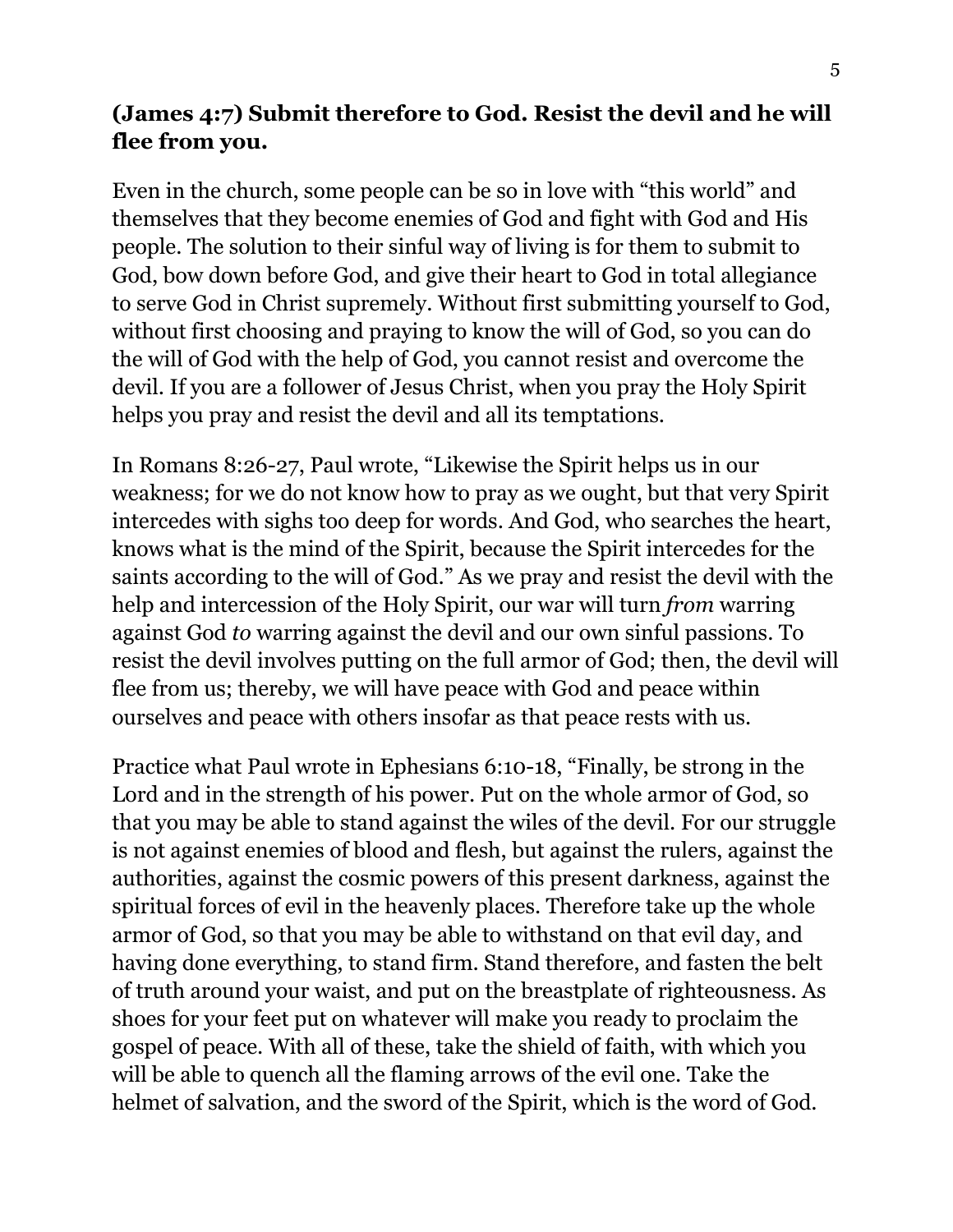Pray in the Spirit at all times in every prayer and supplication. To that end keep alert and always persevere in supplication for all the saints."

Think of these truths and practice them, for they will enable you to always live as a friend and child of God in the power of the Holy Spirit. They will help you resist the devil, who will flee from you.

## **(James 4:8) Draw near to God and He will draw near to you. Cleanse your hands, you sinners; and purify your hearts, you double-minded.**

Having submitted ourselves once and for all to God in Jesus Christ, we may need to resubmit ourselves to God repeatedly and more deeply when tempted to follow our passions once again. Having submitted ourselves to God, our daily practice and often our moment-by-moment practice will become drawing near to God and God's drawing near to us as our Lord, Savior, and Friend. Whether we "feel" God is near or not, God is near because He has promised to draw near to those who draw near to Him. Our thought life often extends to our outward life; we may misuse our hands, our tongues, or other parts of our bodies to sin, so we must resolve to obey the Lord and turn from all temptations to sin. Having tried to love the world and love the Lord simultaneously (thus being double-minded), we must commit our hearts, our minds, and our wills to love God supremely, and to wisely love others as the Lord commanded—thus becoming singleminded. We can pray daily for the Holy Spirit to help us live loyal to God, and if we do so the Holy Spirit will help us. We can pray for the Holy Spirit to purify our hearts and thoughts, and He will do so. As we study the Bible each day, we will be reminded of many promises; such as, 1 John 1:6-7, "If we say that we have fellowship with him while we are walking in darkness, we lie and do not do what is true; but if we walk in the light as he himself is in the light, we have fellowship with one another, and the blood of Jesus his Son cleanses us from all sin." The Holy Spirit will work with us if we truly want to purify our hearts, for the Holy Spirit will always help us obey God.

## **(James 4:9) Be miserable and mourn and weep; let your laughter be turned into mourning and your joy to gloom.**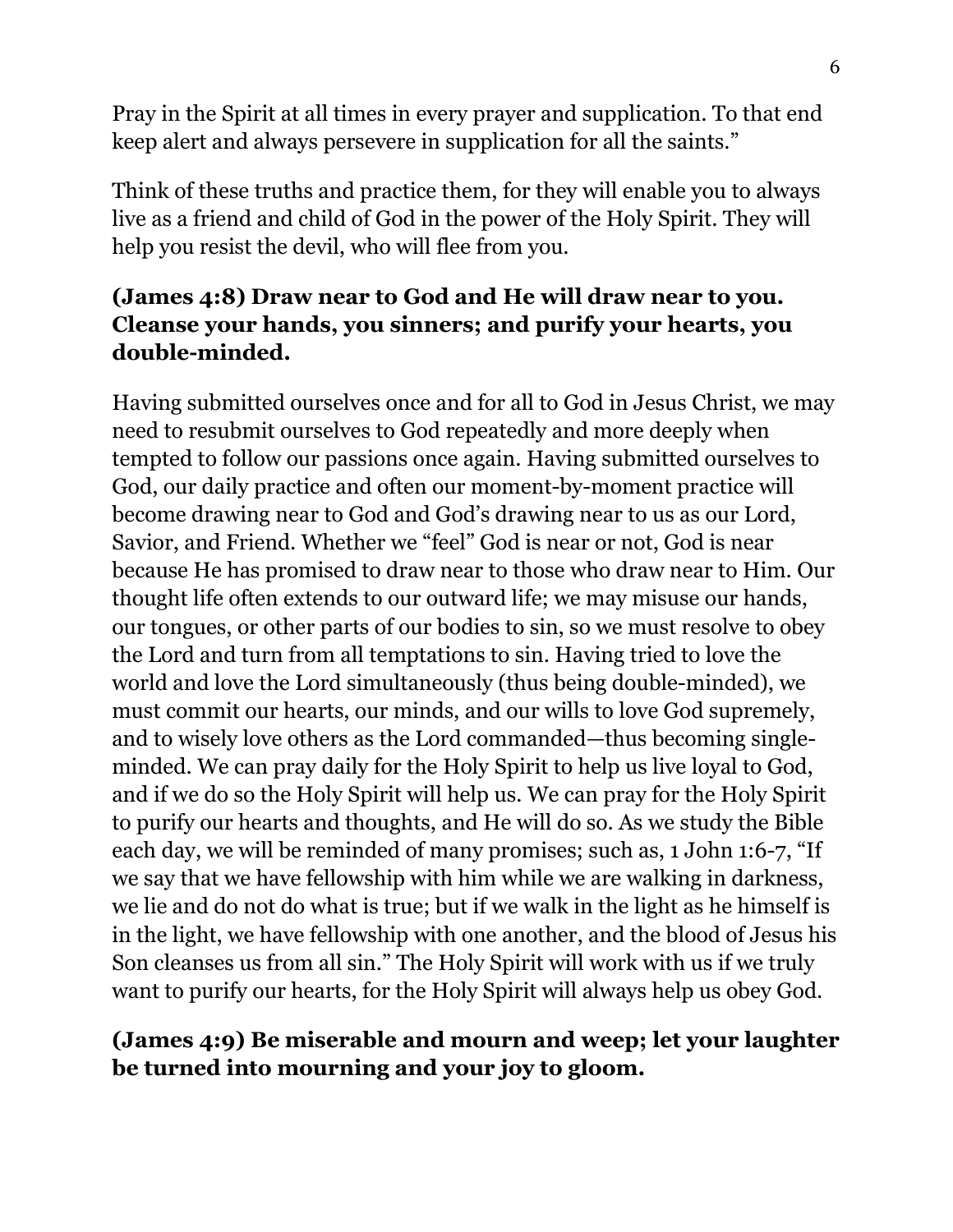James does not give people a mechanical formula to follow to be right with God. Repentance is not simply saying to God that we are sorry we have hurt His feelings. Rather, when we truly understand that we have been active enemies of God and at war against our holy, loving, just, merciful, and gracious God, we are inwardly prompted to feel wretched, mourn, and weep—we truly grieve and feel ashamed. Previously, our laughter and joy had been from the pleasures we derived as we satisfied our passions and desires in "this world," but at some point, by the grace of God and the influence of our loving Savior Jesus Christ, we turned to God in Christ for salvation from satisfying the passions that brought God and us so much grief. When Jesus saves us, we begin walking in holiness, truth, and love, and we cease being friends with the world, the flesh, and the devil.

## **(James 4:10) Humble yourselves in the presence of the Lord, and He will exalt you.**

The world's way of thinking involves self-seeking and desiring "this world's" honors. The world's way is to be of the world and exalted in the world by the world. As Christians, we turn from selfishness and self-seeking to living humbly before our God in fellowship with Jesus Christ. Through the Holy Spirit, God works with us here and now and will throughout eternity; therefore, we love God and want God to live in us and with us forever. Rather than use our minds and bodies for immoral purposes, we truly want our bodies to serve as temples of the living God. Where the Holy Spirit abides, we want our hearts and minds to be a clean dwelling place. As we follow Jesus Christ, God is exalted in and through us. We do not seek the glory that belongs to God alone. We do not seek loving fellowship with God in Christ so God will exalt us, but because we want to exalt God as God deserves. We love God so much that throughout eternity we want loving fellowship with the Father, the Son, the Holy Spirit and all who love God.

## **Questions for Discussion and Thinking Further**

- 1. What is one cause of troubles in the church?
- 2. Why can coveting lead to fighting and quarrelling?